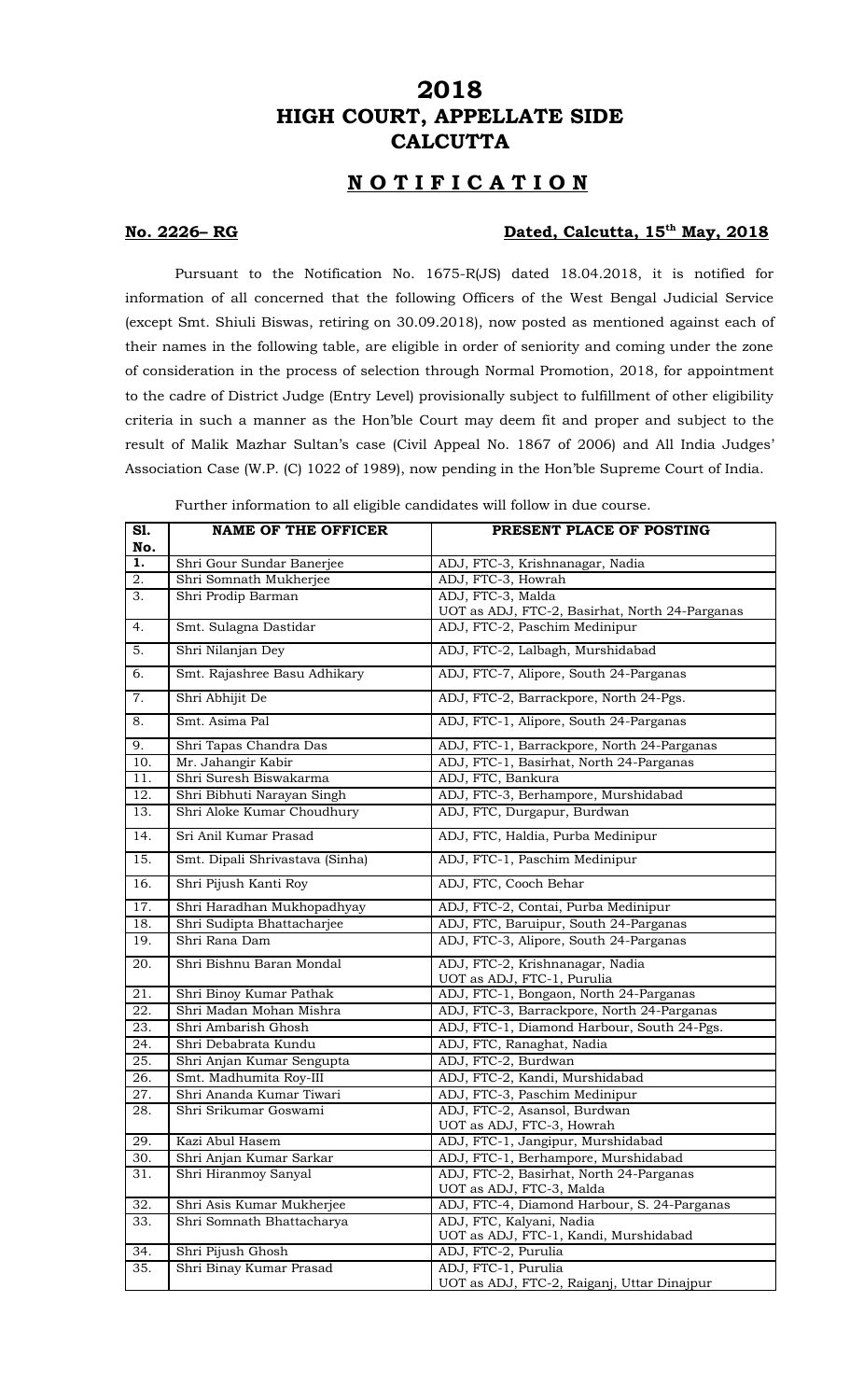| 36. | Shri Baishnab Sarkar             | ADJ, FTC-4, Barasat, North 24-Parganas |
|-----|----------------------------------|----------------------------------------|
| 37. | Shri Umesh Singh                 | ADJ, FTC, Suri, Birbhum                |
|     |                                  | UOT as ADJ, FTC-1, Krishnanagar, Nadia |
| 38. | Shri Tapas Kumar Roy             | ADJ, FTC, Siliguri, Darjeeling         |
| 39. | Shri Himadri Shankar Ghosh Hazra | ADJ, FTC-1, Jalpaiguri                 |
| 40. | Molla Asgar Ali                  | ADJ, FTC, Dubrajpur, Birbhum           |
| 41. | Shri Bibekananda Sur             | ADJ, FTC, Kalna, Burdwan               |
| 42. | Smt. Manjushree Mondal           | ADJ, FTC-1, Bichar Bhavan, Calcutta    |
| 43. | Shri Viswaroop Sett              | ADJ, FTC-1, Asansol, Burdwan           |
| 44. | Shri Santanu Dutta               | ADJ, FTC-1, Sealdah, South 24-Parganas |
| 45. | Shri Saugata Chakraborty         | ADJ, FTC-2, Berhampore, Murshidabad    |

Each of the above eligible Judicial Officers is directed to send 10 copies of their contested judgements, 5 Civil and 5 Criminal cases, in triplicate, delivered during 2017–18 (if not available, the judgements delivered in previous year may be sent) so as to reach the office of the undersigned by 30.05.2018 positively.

For further information, if any, the office of the First Assistant Registrar, High Court, Appellate Side, Calcutta may be contacted on all working days (within 11.00 a.m. to 4.00 p.m.), over Phone No. (033)-2254-8065/8226, 2243-6080.

#### **By Order,**

### Sd/-

 **Registrar General -cum- Secretary, Selection Board,**  $\alpha$  **High Court, Calcutta**